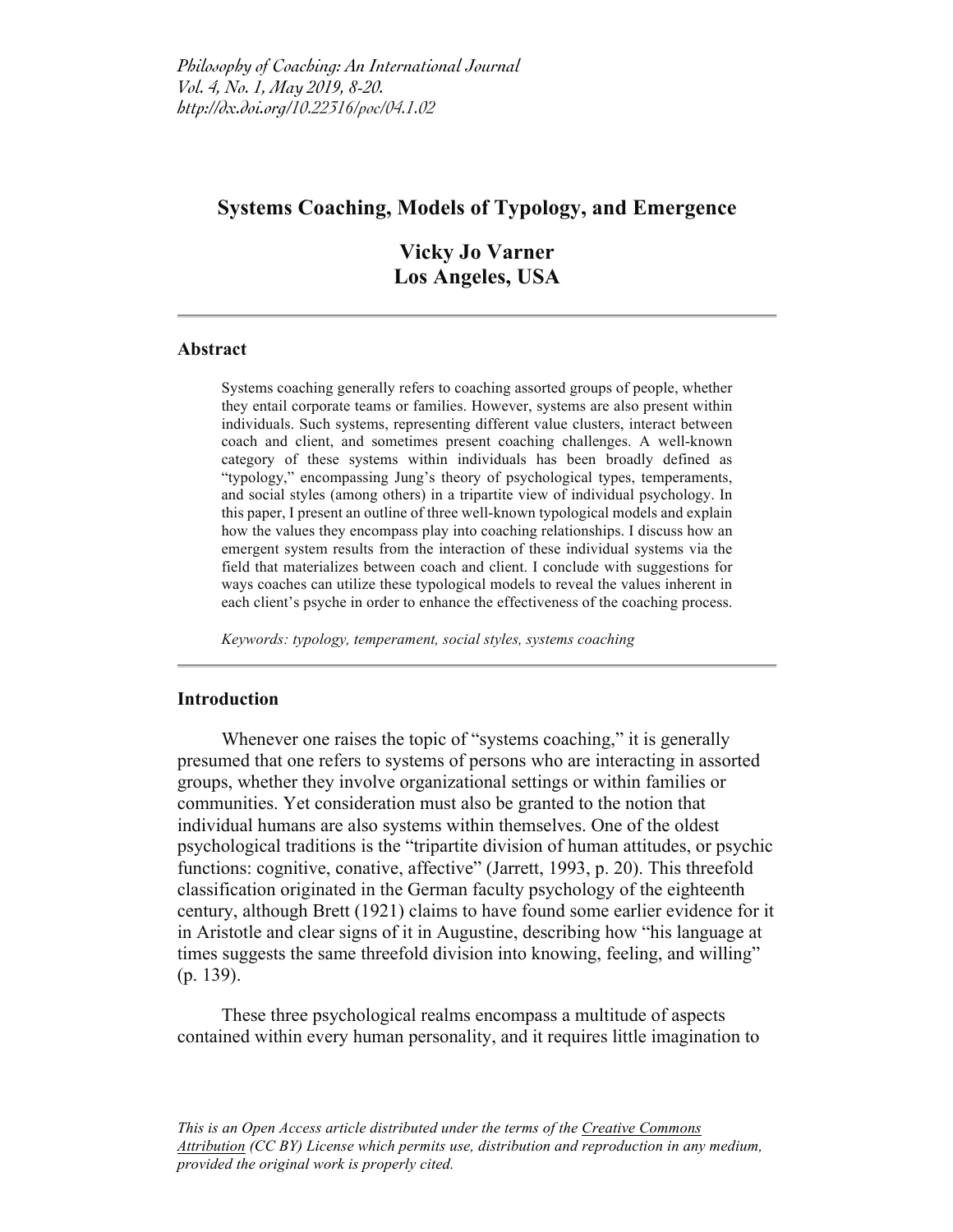recognize how the value clusters expressed by each of these aspects greatly impacts the ways in which coaching relationships unfold. Without awareness of these different realms, values clashes may unintentionally occur and distort or disrupt the coaching. Since problems are doorways to every client's development, it is helpful to have access to a variety of models that provide data about what lies beyond the portal. Accordingly, brief snapshots of each of these modalities follow.

#### **The Three Divisions**

#### *Conative*

It is unfortunate that conative psychology is not better known in the coaching community since it impacts coaching so broadly. Conative psychology relates to "why" persons behave the way they do. It is the "personal, intentional, planful, deliberate, goal-oriented, or striving component of motivation" (Huitt, 1999, p. 1) that is commonly framed as a behavioral model since it postulates individual differences in behavior that can be explained by physiological mechanisms. A popular example of a conative approach to understanding human personality has been represented by temperament theory, which has an ancient history originating around 460 B.C. with Empodecles, who determined that the primary elements of the universe were earth, air, fire, and water. Around 430 B.C., Hippocrates deduced from them four "humours" that described various fluids in the body, and which Claudius Galen, some 250 years later, developed into the first typology of temperament, referring to the phlegmatic, melancholic, sanguine, and choleric types.

Since Hippocrates' and Galen's innovations, various reinterpretations of this model have been proposed by other theorists over 25 centuries, such as Paracelsus in the 16th century, who contributed the notion that human behavior was influenced by four kinds of "spirits" (nymphs, sylphs, gnomes, and salamanders). Anthropologists report that conceptions of different temperaments have existed around the world for thousands of years and parallels to this scheme have been identified in a variety of cultures, such as the four "Central Desires" characterized in Hindu teachings and the four "Spirit Keepers" represented by the Native American medicine wheel.

In more contemporary times, Eduard Spranger (1914), Ernst Kretschmer (1925), and William Sheldon (Sheldon, Stevens, & Tucker, 1940) revived the notion of the four temperaments. They in turn inspired David Keirsey (1984) to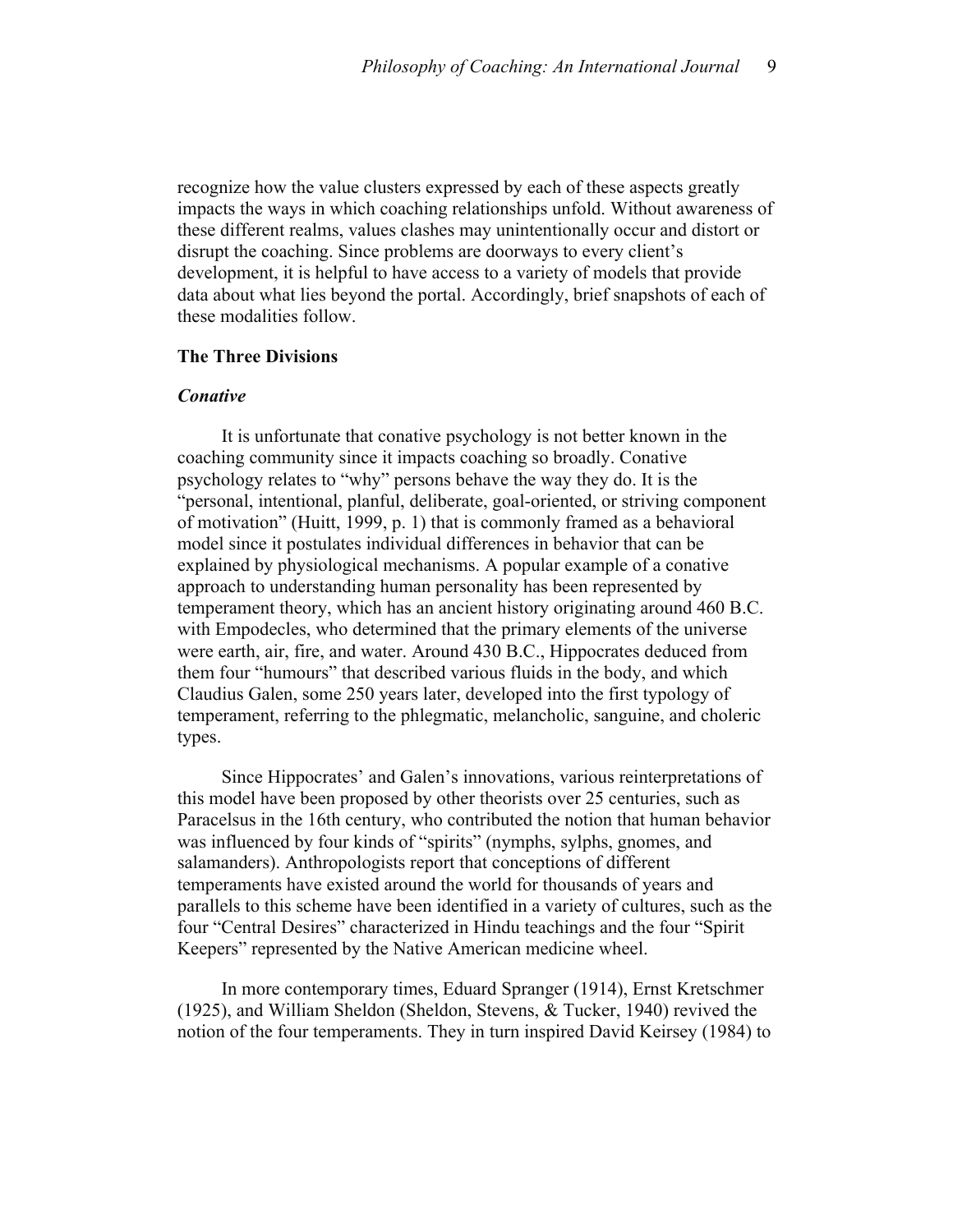create a modern interpretation of the Hippocrates-Galen conception in the 1970s. Keirsey claimed that "temperament is the pattern of instinctive communications" (Keirsey & Hammer, 1983, p. 6). Building on Keirsey's work, his former student Linda Berens (2010) updated temperament theory in the early 21st century and produced an over-arching meta-model that integrated temperament theory with other models in a multi-pronged approach.

The word *temperament* comes from the Latin *temperare*, as in *temporary* or *temporal*. It might be said that *tempering* is a kind of timing or synchronization of the whole, with all regions acting in unison. Despite its characterization as a behavioral model, the four temperament classifications are characterized by inner drives, including specific core needs, values, and talents that are often unconscious. Using Berens' terminology as an example:

- The Improviser temperament (correlating with Galen's sanguine) has a core need for "freedom to act on the needs of the moment," demonstrating values for "variety" and "skilled performance" (Berens, 2013, p. 9).
- The Stabilizer temperament (correlating with Galen's melancholic) has a core need for "membership; belonging; a place to contribute," demonstrating values for "security" and "continuity" (Berens, 2013, p. 9).
- The Theorist temperament (correlating with Galen's phlegmatic) has a core need for "knowledge and competence," demonstrating values for "progress" and "logical consistency" (Berens, 2013, p. 9).
- The Catalyst temperament (correlating with Galen's choleric) has a core need for "deep meaning and significance," demonstrating values for "authenticity" and "empathic relationships" (Berens, 2013, p. 9).

In a coaching context, recognizing the temperament of a client empowers the coach to frame powerful questions that are resonant with the client's values. Understanding the similarities and differences between the values of the various protagonists in traditional systems coaching helps the coach to perceive and grasp areas of conflict and accord. When core needs have gone unmet, or when values are not being honored, the resulting stress reactions are likely contributors to whatever issues are being presented by the client. Knowledge of temperament theory can help a coach to collaboratively formulate strategies that alleviate those stressors.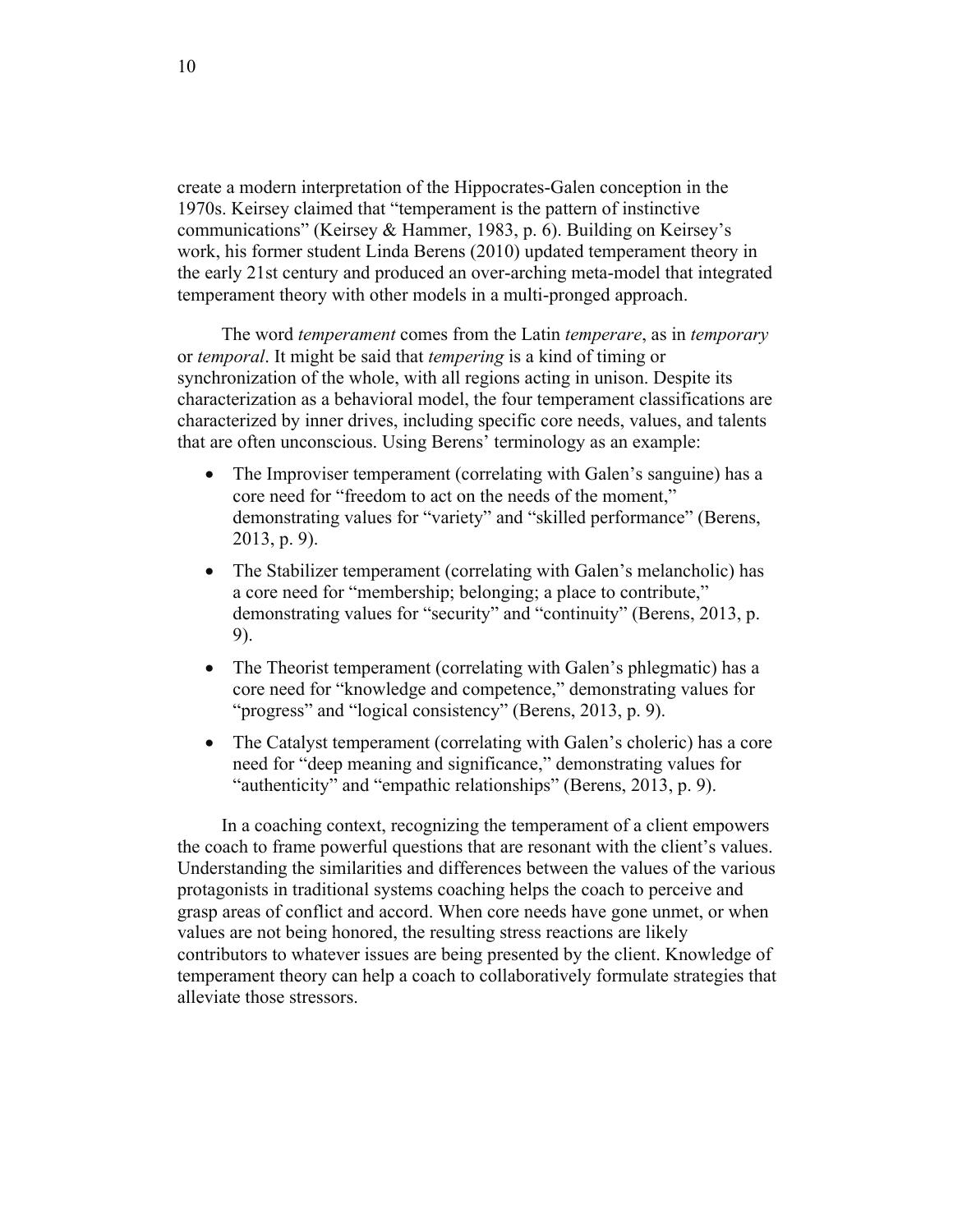## *Affective*

Affective psychology claims to relate to the emotional basis of our behavior, especially in relationship with others, and ultimately seems to characterize a variety of native energy patterns that individuals exhibit. Also classed as a behavioral model, it originated in the 1920s when William Marston (1928/2015) developed a scheme that postulated different styles of behavior. Marston suggested that human beings adopt one of four styles in any relationship — they either display Dominance, Inducement, Submission, or Compliance. This gave rise to what he termed the "DISC" model (p. 105).

Marston's original terms were considered to be controversial, leading subsequent theorists to rework his conception. Eventually, three of Marston's terms were replaced, ultimately arriving at a new "DISC" (still embraced today) that now stands for Dominance, Influence, Steadiness, and Conscientiousness. The acronym "DiSC" (with a lower case "i") is a registered trademark of John Wiley & Sons, who developed a popular assessment aimed at revealing individual preferences according to Marston's model (Scullard  $\&$  Baum, 2015).

In order to avoid the possibility of trademark infringement, Marston's scheme is often referred to generically as "social styles" by other theorists. Variations of the model include the "Platinum Rule" (Alessandra & O'Connor, 1996), the "Thomas-Kilmann Conflict Styles" (Thomas, 2002), and "People Styles" (Bolton & Bolton, 1996), among others. Berens (2008), as was mentioned previously, reworked the social styles model and removed some unfortunate conflations with the temperament domain in order to produce her own version, dubbed "Interaction Styles," employing terminology that integrated it seamlessly with models from the other two realms that are here discussed.

The four social styles are characterized by energy values that result from core drives and beliefs that are typically unconscious. Using Berens' terminology as an example:

- The In-Charge interaction style (correlating generally with the "D" in the DISC version) exhibits "determined" energy with a core drive of an "urgent need to accomplish in a timely manner" (Berens, 2013, p. 11).
- The Chart-the-Course interaction style (correlating generally with the "C" in the DISC version) exhibits "focused" energy with a core drive of a "pressing need to anticipate and have points of reference" (Berens, 2013, p. 11).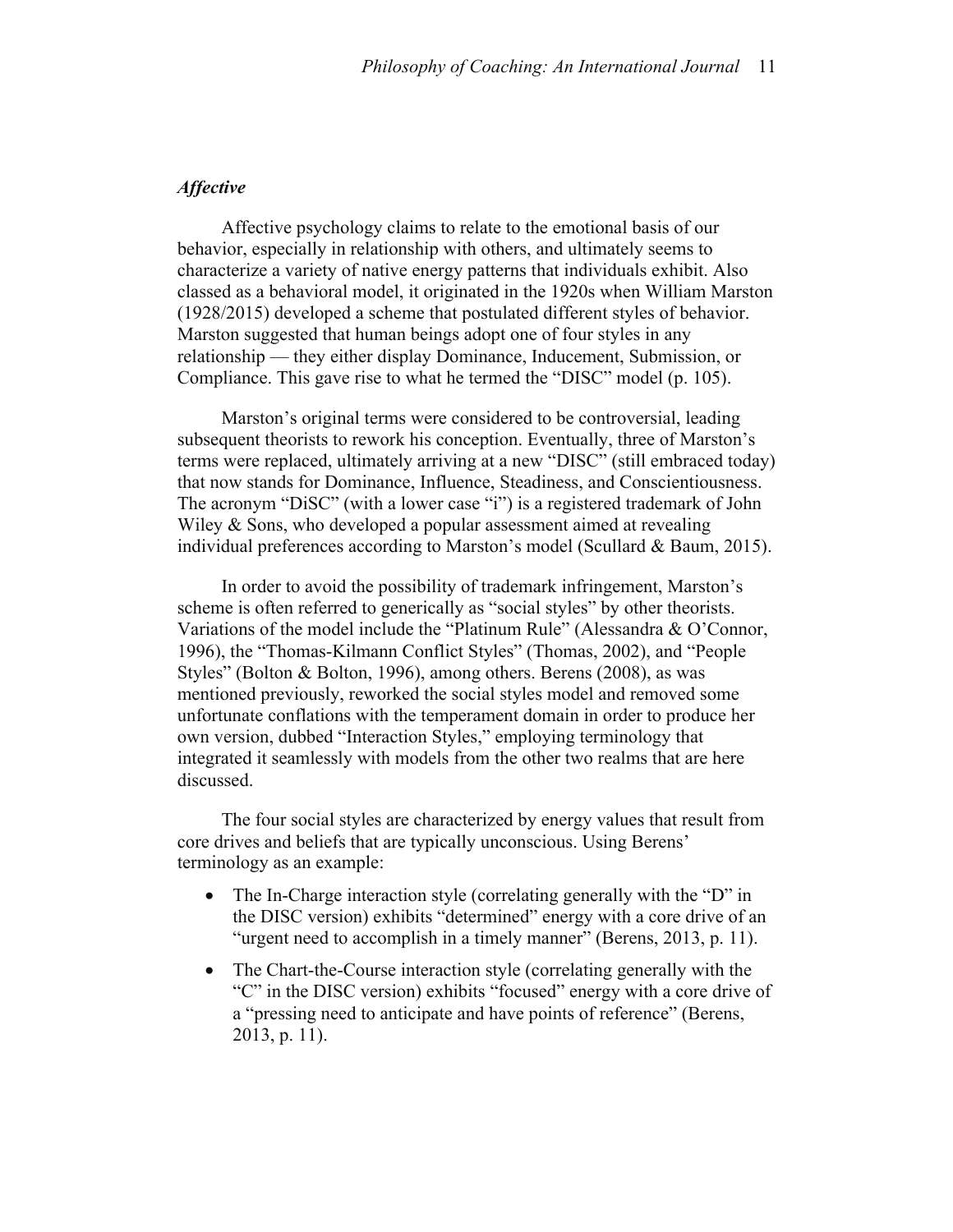- The Get-Things-Going interaction style (correlating generally with the "I" in the DISC version) exhibits "engaging" energy with a core drive of an "urgent need to involve others and be involved" (Berens, 2013, p. 11).
- The Behind-the-Scenes interaction style (correlating generally with the "S" in the DISC version) exhibits "calmly open" energy with a core drive of a "pressing need to integrate and consider many sources" (Berens, 2013, p. 11).

Within a coaching context, apprehending the energy values of a client's interaction style helps to overcome frustrations when this energy is being blocked due to environmental circumstances. While interacting with others, a difference in energy values as a result of incompatible interaction styles may lead to conflict. Understanding core drives allows a coach to flex and create rapport, and to establish alignment with the client's agenda when addressing the goals and challenges that clients are experiencing.

#### *Cognitive*

Cognitive psychology is a burgeoning field of contemporary study that has eclipsed the other two domains, much to psychology's detriment. One popular rendition is based on C.G. Jung's (1921/1976) well-known theory of psychological types, as described in his book of that name, published in 1923 (English version). In it, he postulated four mental functions of consciousness that are employed by every human psyche in everyday life. These functions are known as sensation, intuition, thinking, and feeling. Unlike the conative and affective models which are both characterized by fourfold schemes, Jung added an extra dimension to his model, indicating that each of these four functions is expressed in one of two attitudes — introversion or extraversion — thus comprising eight "function-attitudes" altogether.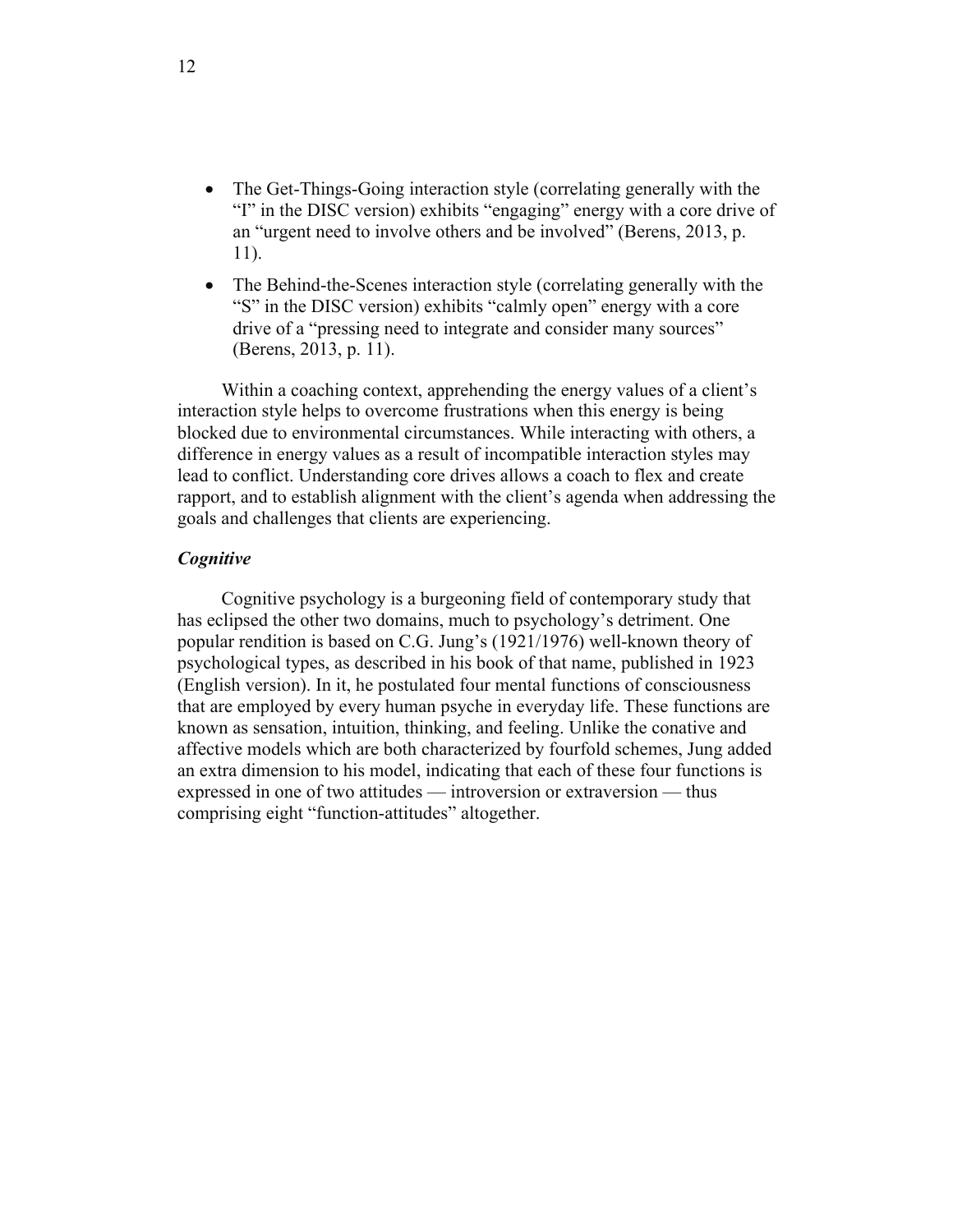

#### **Figure 1: John Beebe's "semantic fields" for the eight cognitive processes.**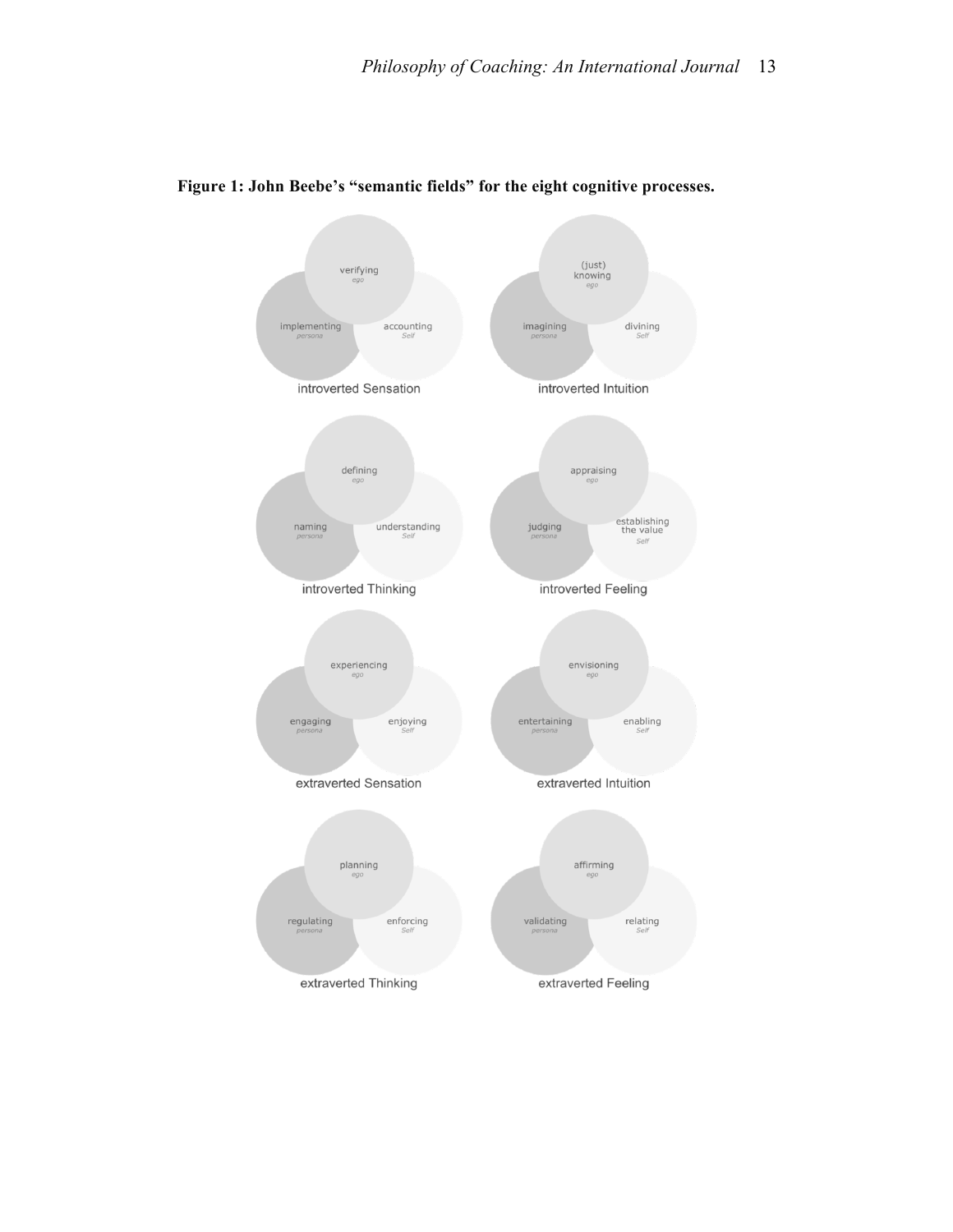Jung proposed that these eight function-attitude pairs manifested in the human psyche in a preferential sequence, from most valued to least valued. He devoted an entire chapter of his seminal book to colorful descriptions of these mental processes, and subsequent authors have likewise expounded on the characteristics of each of them. For the sake of simplicity, I will précis them by using John Beebe's (2017) three-term gerunds for each process which, when combined, are intended to evoke the "field" of each form of consciousness as well as indicate a likely path of cognitive development (p. 17), as shown in Figure 1.

This mercurial aspect of Jung's model is less well known, and too often his scheme is portrayed as merely a positive psychology model that defines ego "strengths," while it is unfortunately overlooked that it also describes shortcomings (which is probably what the client is actually seeking help with in the coaching relationship). This popular model is likely to be more familiar to coaches than the others mentioned above, since "49% of coaches report using the MBTI in their work" (Bennet, 2010, p. 21).

Like the models already described, Jung's theory of psychological types essentially posits a complex set of values associated with each of the eight mental processes that were listed above, and Jung (1970) himself explained how "our psyche actually possesses an extraordinarily well-developed evaluating system, namely the *system of psychological values*" (p. 9). It has been mapped to Gardner's (2011) model of "multiple intelligences" and evidences much of the same diversity. Unfortunately, Jung's psychological types are often reduced to labels and stereotypical traits and reductive behaviorism rather than viewed as a dynamic and cutting-edge model of consciousness, and it is commonly overlooked that Jung's model is distinctly *psychic*. As a result, scant attention is paid to the values that are inherent to each of these various forms of consciousness.

Although Jung declared that individuals have preferences for certain instances of the eight cognitive processes, everybody makes use of all eight at various times during a typical day as their circumstances warrant. Understanding which of these functions is being utilized at any point in time is valuable information for a coach when navigating a client's experiences, frustrations, and blind-spots. Mining around whether the function that is under discussion is more-valued or less-valued may significantly impact how a coaching session unfolds and contribute useful insights and breakthroughs. Furthermore, coaching often stimulates Jung's renowned "transcendent function" when evoking the greatly desired transformations that coaching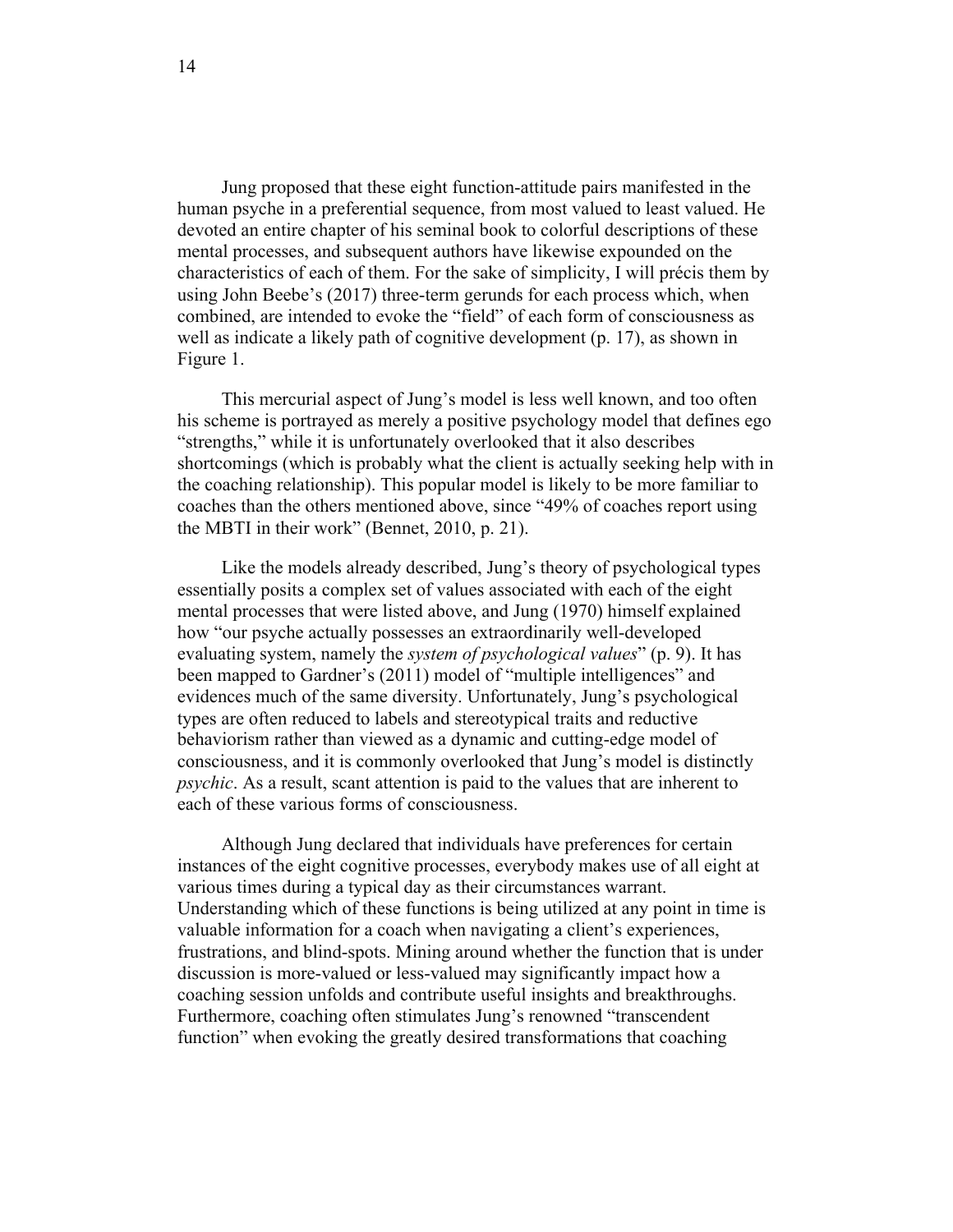clients and their coaches are typically aiming for. Too complex and technical to elucidate here, the transcendent function essentially catapults the client to a new, higher level of awareness than had been attained previously, and is the secret ingredient mysteriously operating behind the scenes throughout every successful coaching engagement.

#### *Others*

Many other approaches can be used to describe the functioning of the human psyche, ranging between behavioral psychology, neuroscience, archetypes, synchronicity, and dialogical development, to name only a few. Space does not permit the amplification of these myriad modalities.

An additional division might be contributed to this tripartite scheme to simply account for that which is "unknown." Soma, culture, psychological development and maturity (a domain where new models are being proposed and developed) might comprise a dim and mysterious fourth domain of influence not encapsulated in these first three domains.

#### **Discussion**

Each of these models describes separate, yet interrelated, systems operating in the human psyche that relate powerfully to each individual's hierarchy of values. While it is enormously insightful when working with clients to possess knowledge of these three different realms and to recognize the systems of values they represent within each person's psyche (and may require coaching around reconciling internal values conflicts, such as those evidenced by experiences of ambivalence), where they become heightened is with respect to another system—which is the "system" created between the coach and client when they begin working together.

This curious system that materializes between the two parties is at the cutting edge of personal development work, and comprises phenomena such as those being termed the "interactive field" and "emergence" (Cambray, 2011). In other words, when two individuals intersect and commingle, they become more than two systems operating independently in the space—a third system is generated dynamically between them, which is termed the interactive field, and this field reflects an interplay that is occurring between the original two systems. As the systems engage with one another and the interactive field is created, values, forms, and images emerge dynamically in the moment that may be experienced as either ego-compatible or ego-incompatible between the two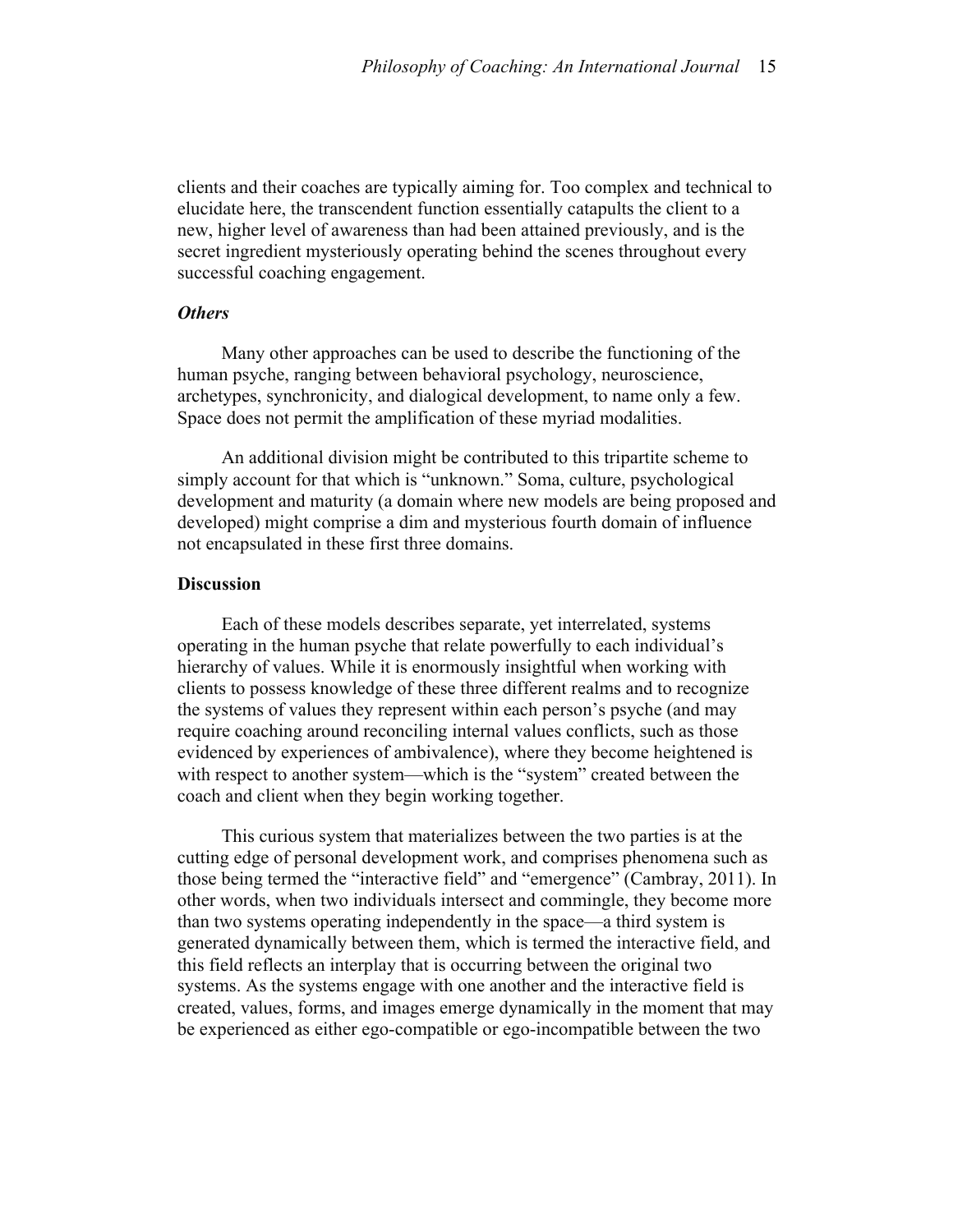individuals, probably due to a values match or mismatch. This mechanism or transaction lies at the core of every coaching engagement and informs the failure or success of the coaching encounter.

The interactive field shapes the coaching experience to such an extent that coaches are encouraged to define their "niche" and "ideal client" in order to predispose the interactive field favorably, often by narrowing the range of eligible clients to those who perhaps optimally mirror the values and preferences or tendencies of the coach. In terms of marketing, the coach may be advised to advertise a problem-solving "message" that is essentially some variation of "be like me" or "do what I did." This message may be offered from the comfort zone of an advice-giving standpoint rather than the coach operating as a pristine conduit who is capable of putting ego aside in order to engage with a client's unconscious so as to bring forth new possibilities for them. This is especially understandable since negative projections often arise within the interactive field and taint the relationship to a degree that the coaching becomes ineffectual for both parties.

Rather than limiting the diversity of a coach's clientele, paraphrasing the words of J. D. Frank (1974), we believe instead that a proficient coach "should master as many rationales and procedures as possible and try to select those that are most appropriate for different clients" (p. 271). Accordingly, wise coaches will familiarize themselves with different modalities of human personality so as to interface effectively with these variegated facets of their client's psyche, and strive to leverage a variety of models to serve the client's success. After all, these myriad value differences in psychological orientation between the coach and client impinge on the coaching experience whether they are consciously recognized or not. Human beings are complex creatures!

Coaches are rarely educated formally in the understanding and use of these frameworks as part of their official coach training. Instead, training in these paradigms is more likely to be undertaken by the coach based upon personal interest or recommendations from others, or be ported over from another career path, such as studies in psychology or positions in Human Resources departments. Situations may then arise where a coach becomes aligned with a model that only represents one of these three domains, which they may attempt to use with all coaching clients in all situations. Every coaching relationship they establish may end up forced into that singular Cinderella slipper, no matter how poorly it fits, with a lack of awareness that they are relying on an unsuitable model to address a client's issue. They may become mired in an unfortunate bias that betrays an over-reliance on a preferred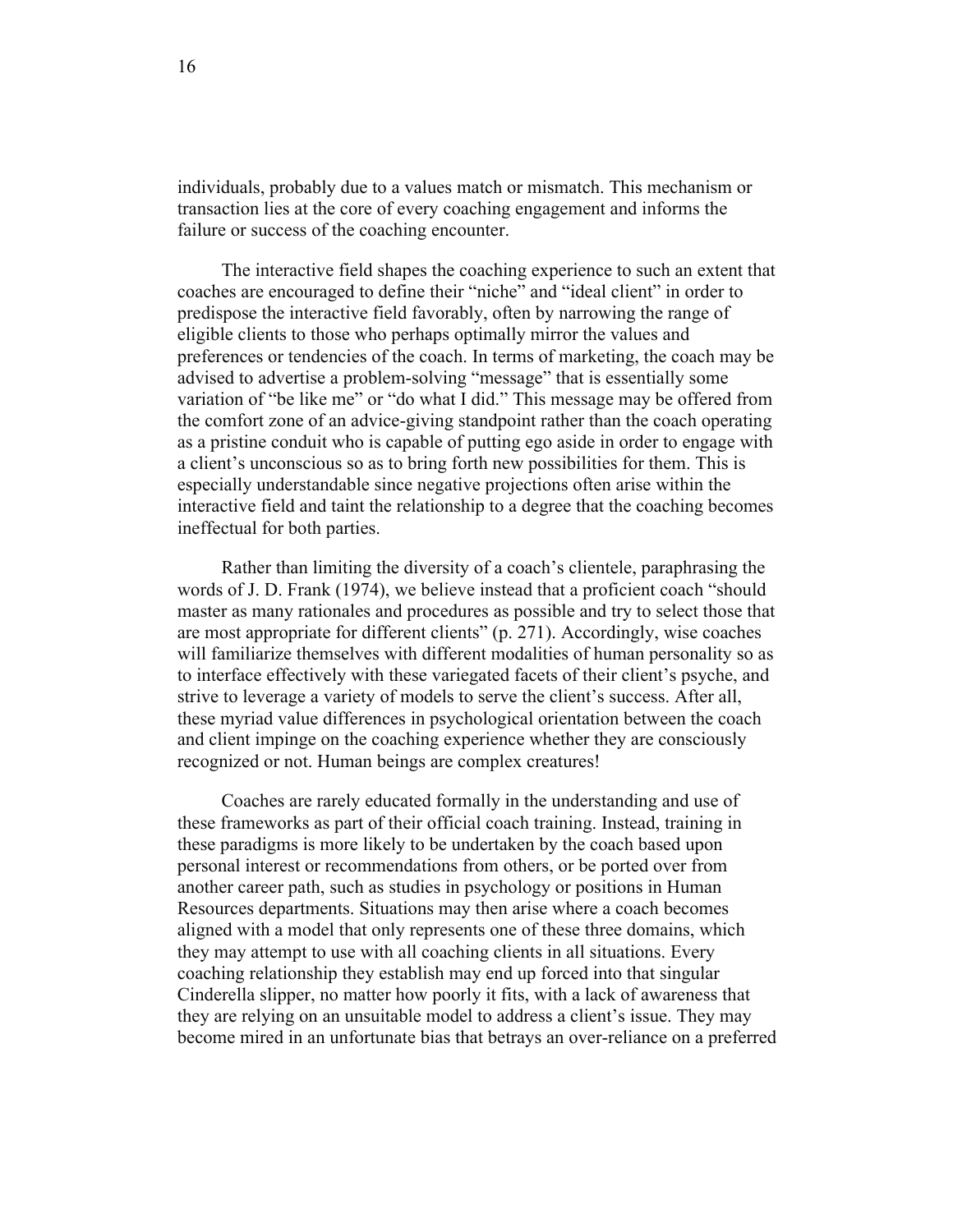tool, embodying the truism Abraham Maslow (1969) warned of, stating, "I suppose it is tempting, if the only tool you have is a hammer, to treat everything as if it were a nail" (p. 15).

This is not to suggest that a coach should immediately subject each client to a battery of assessments in order to determine which characteristics are preferred, but is rather advised to keep these models in the back of their mind and watch for clues as to which aspect of each model is presenting itself during the coaching session. For example, although I am qualified to administer the MBTI, and have been using it professionally for over 25 years, I characteristically avoid deploying any jargon related to that instrument since preconceptions about the meaning of the codes can adversely influence or even derail the progress of coaching. The same is true with the other models previously mentioned. However, I am continually referencing these models in background, so to speak, and forming my own private opinions about the psychological preferences that my client has in relation to each of them and appraising their values through these multiple interdependent lenses. This in turn allows me to tailor the coaching sessions to achieve the greatest efficacy and demonstrate a vested interest in the client's ongoing success.

#### **Conclusion**

Every coach confronts an elaborate ecosystem embedded in each client's psyche which presents multifaceted challenges for both of them. Typological models that describe the conative, affective, and cognitive domains of psychology assist everyone in a deeper understanding of these interconnected systems. They provide us with useful algorithms and roadmaps that furnish guidance and suggest navigational insights. Given the complexity and individuality that is manifested by every coaching client, it is unlikely that any single model on its own provides a comprehensive blueprint for coaching. However, the use of multiple models may help the coach grasp the varied landscape of a client's unique psychology.

Rather than superficially classifying individuals (and perhaps "pigeonholing" or "stereotyping" them) according to various traits and behaviors, these models congruently and effectively identify what values are important to the client, since each of them describes an implicit cluster of standards that interrelate (and sometimes disagree). These values provide compelling and effective indicators for coaches to work with. Coaches, coach supervisors, and coach educators/trainers are encouraged to learn and adopt the use of models of the psyche with a focus on using them to identify and navigate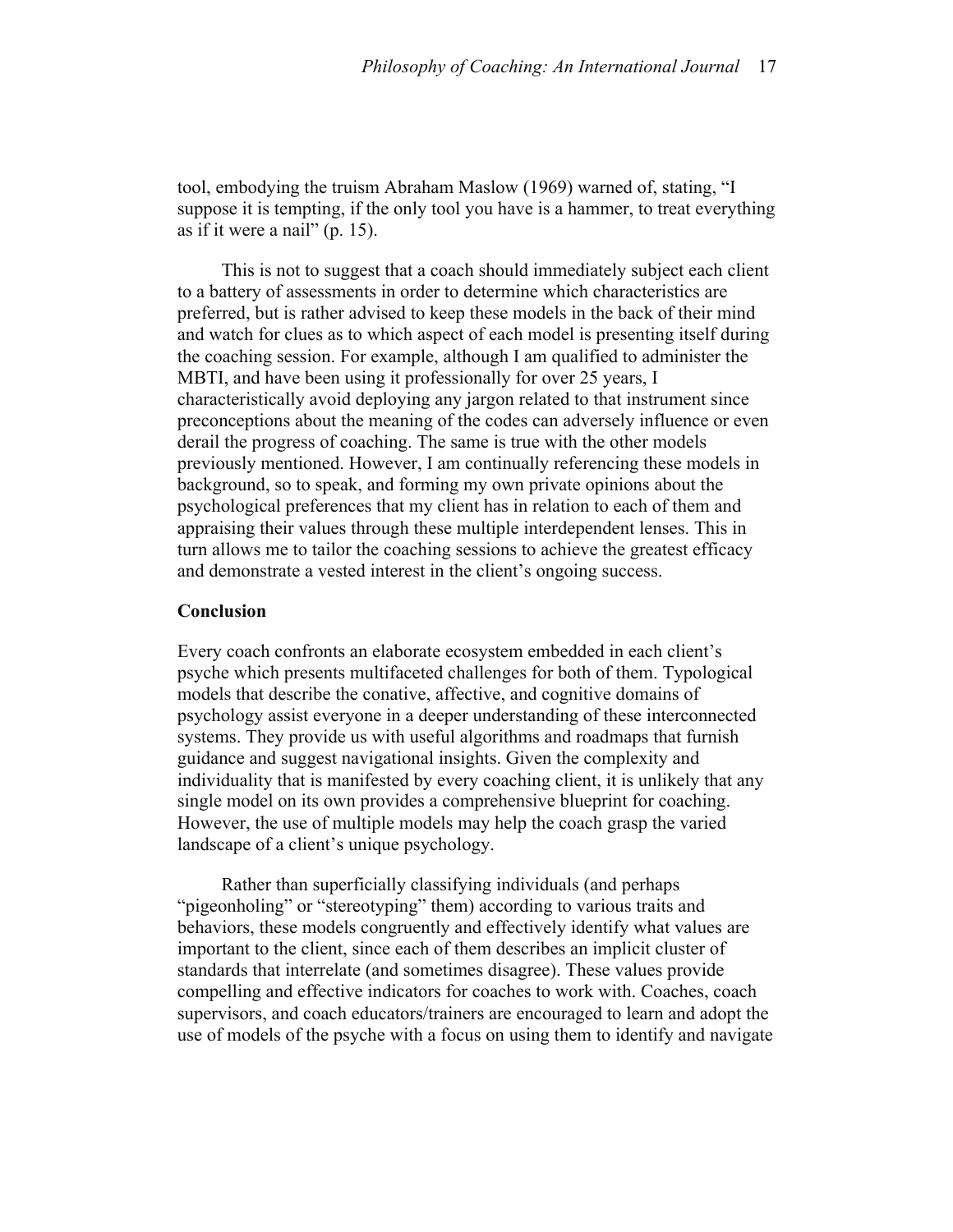values above all. Building on that, the mindset of holding the coaching relationship as an emergent, interactive system stimulates greater collaboration and curiosity about what might elevate that co-constructed system to higher levels of effectiveness.

This paper outlined three models of typology that address separate domains of psychology with a recognition that many more exist that could not be addressed due to space constraints. All of these models may be employed to discover what values are significant to a client and may thus be pressed into service to help the resourceful coach better understand and appreciate the various complex systems at work within the client's enclosed psyche, and to discern as coaches how these systems inform our interactive field.

## **References**

- Alessandra, T. & O'Connor, M. (1996). *The platinum rule: Discover the four basic business personalities and how they can lead you to success*. New York, NY: Grand Central Publishing.
- Beebe, J. (2017). *Energies and patterns in psychological type: The reservoir of consciousness*. New York, NY: Routledge.
- Bennet, A. (2010). *The shadows of type*. Morrisville, NC: lulu.com.
- Berens, L. (2008). *Understanding yourself and others: An introduction to Interaction Styles 2.0*. West Hollywood, CA: Radiance House.
- Berens, L. (2010). *Understanding yourself and others: An introduction to the 4 temperaments-4.0*. West Hollywood, CA: Radiance House.
- Berens, L. (2013). A Meta-Model for Types Patterns, Polarities, and Autopoesis. *Integral Theory Conference*, July 2013.
- Bolton, R. & Bolton, D. (1996). *People styles and work: Making bad relationships good and good relationships better*. New York, NY: Ridge Associates.
- Brett, G. (1921). *A history of psychology, medieval and early modern period (Volume 2)*. London, UK: George Allen and Unwin.
- Cambray, J. (2011). Moments of complexity and enigmatic action: a Jungian view of the therapeutic field. *Journal of Analytical Psychology, 56*(3), 296–309. DOI: 10.1111/j.1468-5922.2011.01912
- Frank, J. D. (1974). Psychotherapy, the Restoration of Morale. *American Journal of Psychiatry, 131*(3), 271-274. DOI: 10.1176/ajp.131.3.271
- Gardner, H. (2011). *Frames of mind: The theory of multiple intelligences*. New York, NY: Basic Books.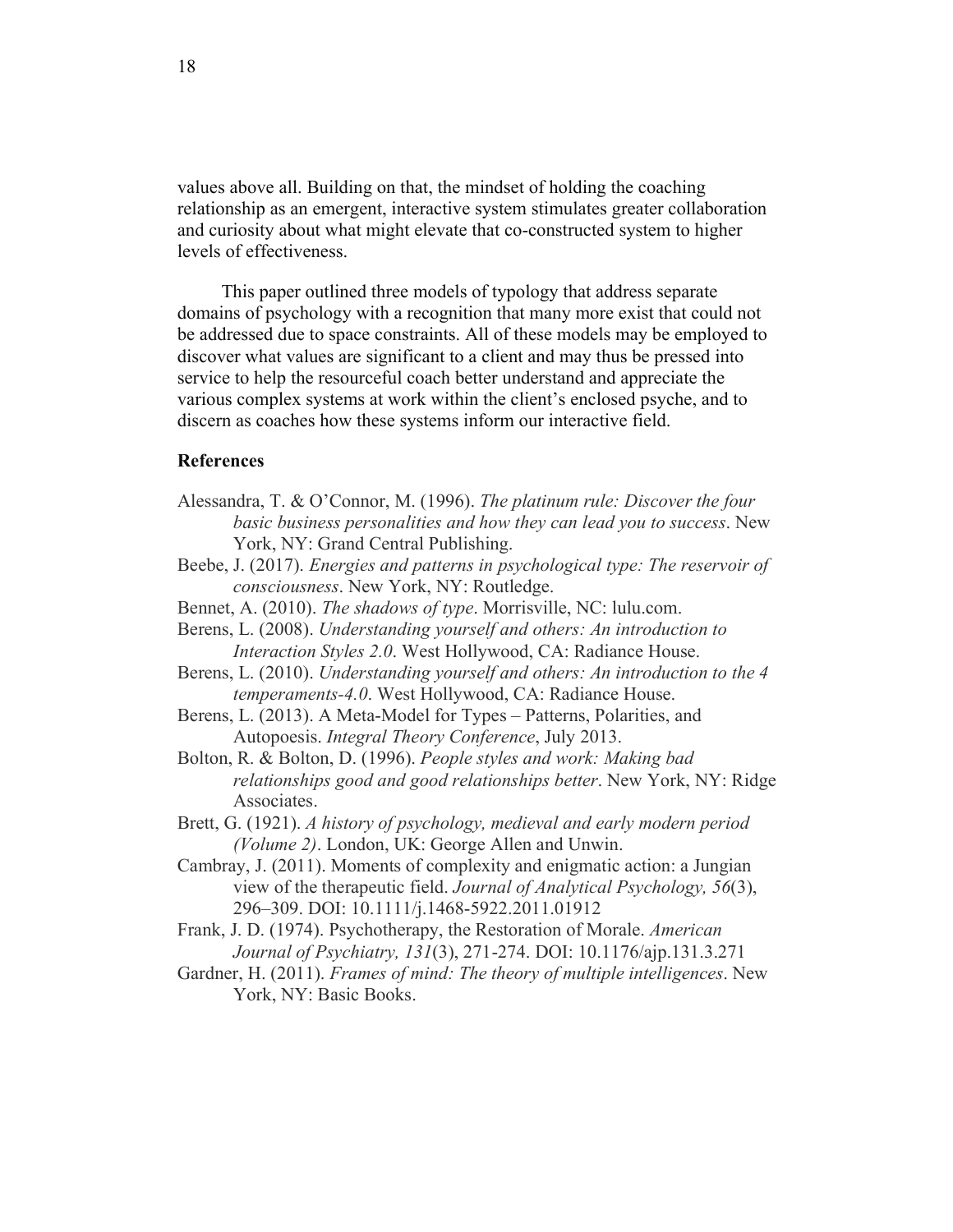- Huitt, W. (2006). Social cognition. *Educational Psychology Interactive*. Valdosta, GA: Valdosta State University. Retrieved from http://www.edpsycinteractive.org/topics/soccog/soccog.html
- Jarrett, J. (1993). The Place of Art in the Education of Feeling. *Arts Education Policy Review, 95*(2), 20-26.
- Jung, C. G. (1970). *The structure and dynamics of the psyche*. (H. Read, M. Fordham, G. Adler, & W. McGuire, Eds. R. F. C. Hull, Trans.). Princeton, NJ: Princeton University Press.
- Jung, C. G. (1976). *Psychological types*. (H. Read, M. Fordham, G. Adler, & W. McGuire, Eds., R. F. C. Hull, Trans.). Princeton, NJ: Princeton University Press. (Original work published 1921)
- Keirsey, D. & Brownsword, A. (1983). Temperament Theory and the Theory of Functions. *MBTI News: Newsletter of the Association for Psychological Type, 6*(1), 5-9.
- Keirsey, D. (1984). *Please understand me: Character and temperament types*. Del Mar, CA: Prometheus Nemesis Book Company.
- Kretschmer, E. (1925). *Physique and character*. (W. J. H. Sprott, Trans.). New York, NY: Harcourt, Brace & Company, Inc.
- Marston, W. (2015). *Emotions of normal people*. New York, NY: Harcourt, Brace and Company. (Original work published 1928)
- Maslow, A. (1969). *Psychology of science: A reconnaissance*. Washington, DC: Gateway Editions.
- Myers, I., & McCaulley, M. (1985). *Manual: A guide to the development and use of the Myers-Briggs Type Indicator*. Palo Alto, CA: Consulting Psychologists Press.
- Scullard, M. & Baum, D. (2015). *Everything DiSC manual 1st edition*. Hoboken, NJ: John Wiley & Sons, Inc.
- Shamdasani, S. (2003). *Jung and the making of modern psychology: The dream of a science*. Cambridge, UK: Cambridge University Press.
- Sheldon, W. H., Stevens, S. S., & Tucker, W. B. (1940). *The varieties of human physique*. Oxford, UK: Harper.
- Spranger, E. (1914). *Types of men*. (P. J. W. Pigors, Trans.). Saale, Germany: G. E. Stechert Company.
- Stelmack, R. & Stalikas, A. (1991). Galen and the Humour Theory of Temperament. *Personality Individual Differences, 12*(3), 255-263.
- Thomas, K. (2002). *Thomas-Kilmann conflict mode instrument*. Palo Alto, CA: Consulting Psychologists Press.